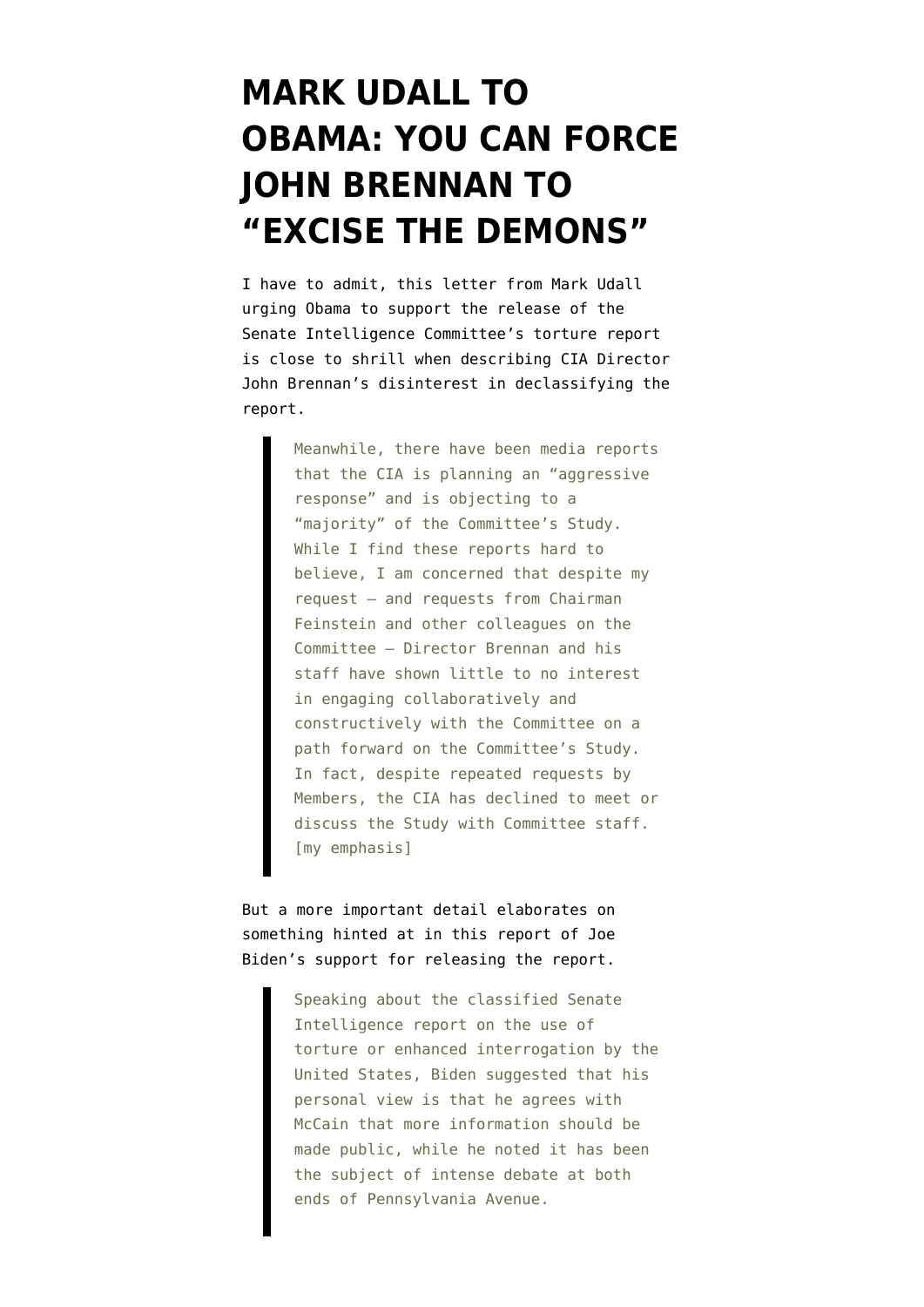"Now this voluminous study has been done," Biden said. "And the internal debate that goes on in the Congress and in the White House is, do we go back and do we expose it? Do we lay out who was responsible and how we got to where we are?"

"It offends the fundamentals of what kind of country we are, and the practical side of it is, don't think it didn't damage the United States' image in the world in ways that we'll be paying for for years to come," McCain said, noting his support for disclosing more details of what happened.

"It is not resolved yet, John, but I'm where you are. I think the only way you excise the demons is you acknowledge, you acknowledge exactly what happened straightforward," Biden said. Imv emphasis]

That is, the CIA is not the only part of the Executive Branch debating the release of the report. So is the White House. And while Udall is much less shrill with this suggestion than his description of Brennan's disinterest in discussing the report, he does imply that Obama ultimately gets to make this decision.

> It is my understanding that the comments from your administration will reflect not only the views of the CIA, but also other Executive Branch agencies impacted by the CIA's detention and interrogation program. I believe the views of other government agencies and the White House are absolutely essential in order to engage in a constructive, lessonslearned dialogue.

In 2009, you made it clear that the CIA's detention and interrogation program and its "enhanced interrogation techniques" had no place in an Obama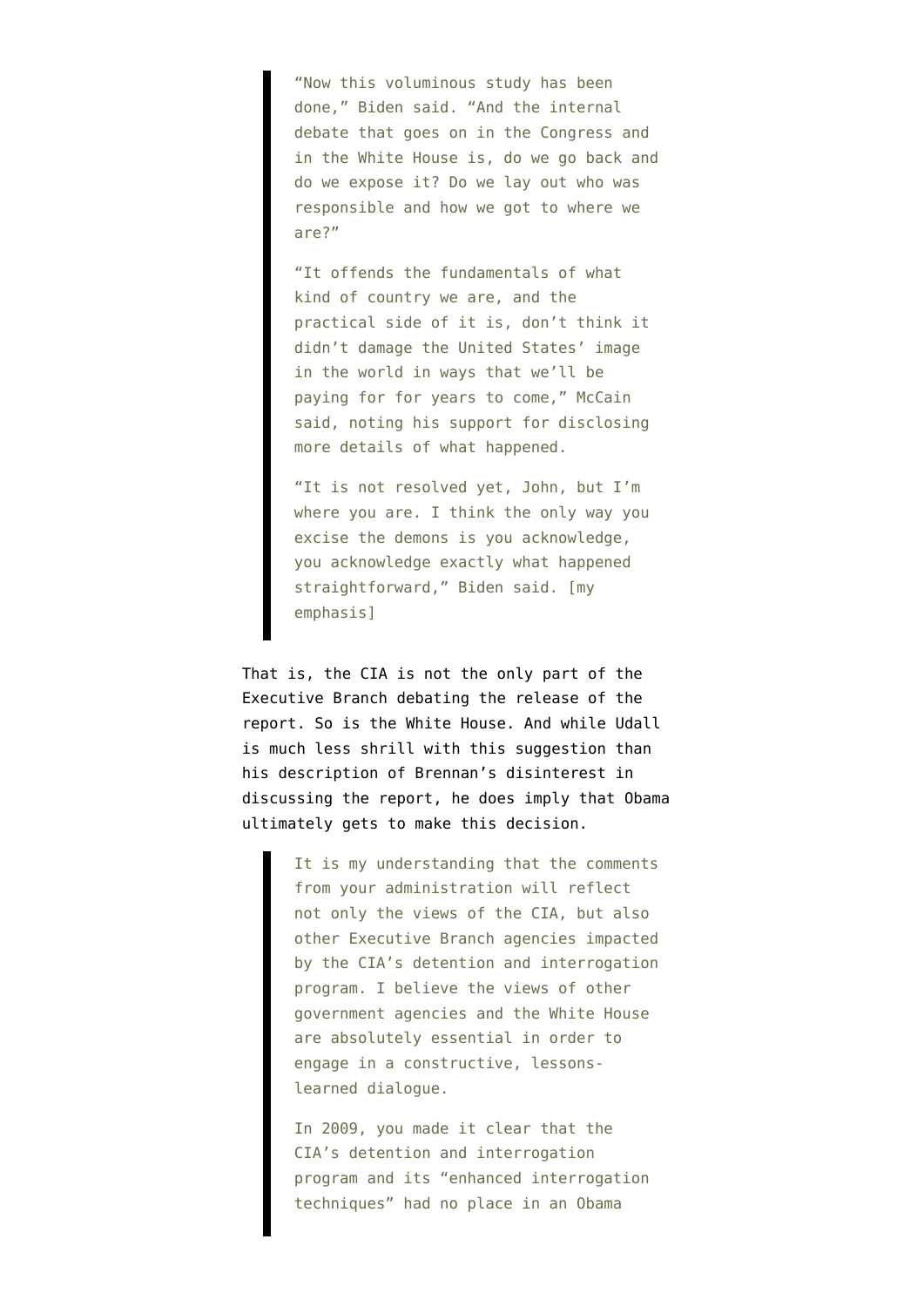administration. I deeply appreciate your stand on these important issues. I also applaud the recent comments of Vice President Biden about the need to "excise the demons" and acknowledge what was done under the CIA's detention and interrogation program. Only by acknowledging and correcting the false public record can the CIA — with your support — credibly institute the necessary reforms that are essential for the CIA to be its best. I strongly believe — and trust that you agree that publicly acknowledging the truth of this program, regardless of how uncomfortable, is necessary, consistent with our country's history and ideals, and in the long-term interests of the CIA and the American people. [my emphasis]

Obama's Administration [has tried to hide the](http://www.emptywheel.net/2012/04/20/the-cias-nscs-presidents-torture-program/) [fact](http://www.emptywheel.net/2012/04/20/the-cias-nscs-presidents-torture-program/) in the courts, but the torture program was the President's program, not CIA's. [According to](http://www.emptywheel.net/wp-content/uploads/2012/04/090608-Panetta-Declaration.pdf) [then-CIA Director Leon Panetta,](http://www.emptywheel.net/wp-content/uploads/2012/04/090608-Panetta-Declaration.pdf) the NSC — not the CIA Director — was the entity that made the torture program a Special Access Program.

> Officials at the National Security Council, (NSC) determined that in light of the extraordinary circumstances affecting the vital interests of the United States and the sensitivity of the activities contemplated in the CIA terrorist detention and interrogation program, it was essential to limit access to the information in the program. NSC officials established a special access program governing access to information relating to the CIA terrorist detention and interrogation program. As the executive agent for implementing the terrorist detention and interrogation program, the CIA is responsible for limiting access to such information in accordance with the NSC's